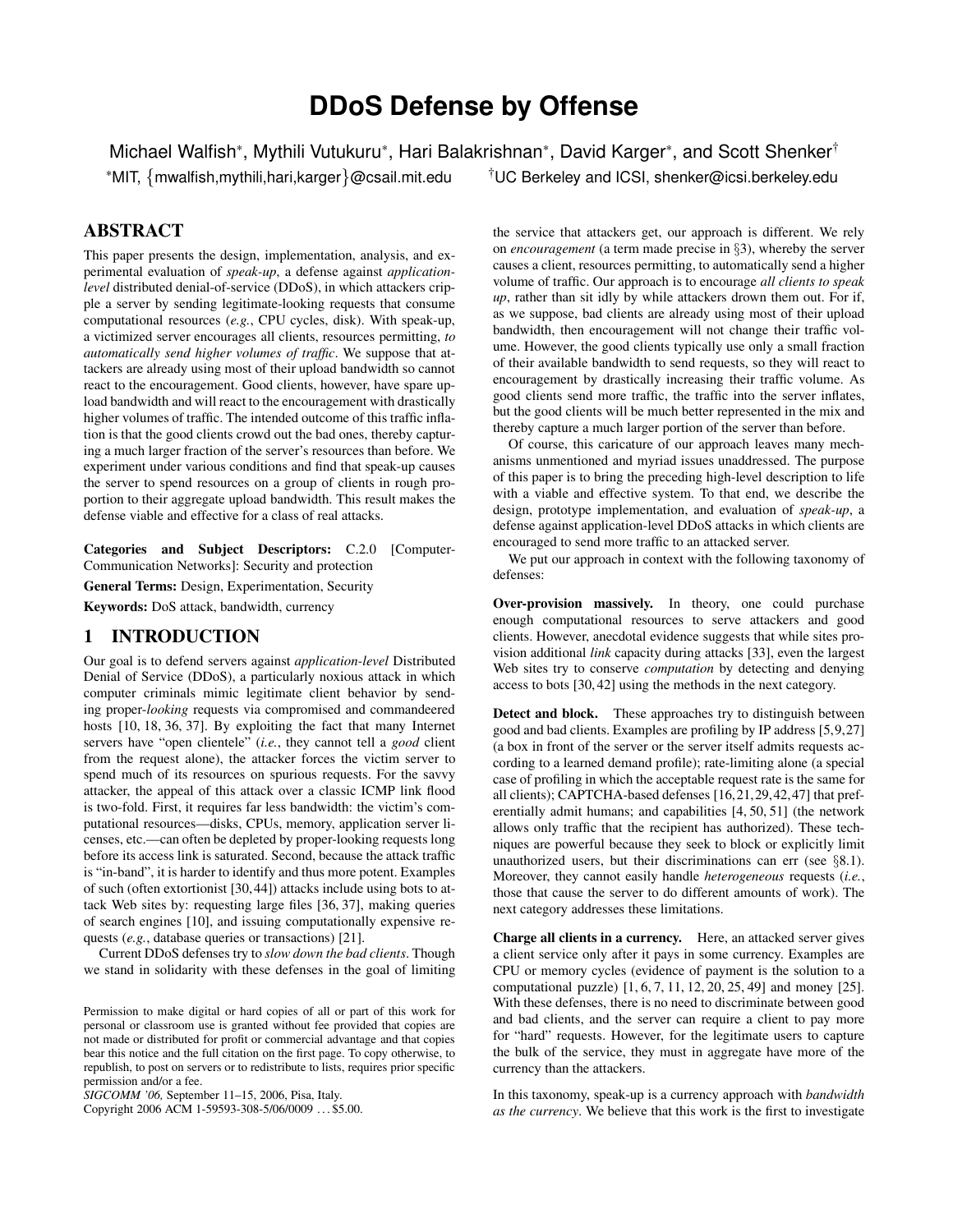this idea (though it was proposed in a workshop paper by us [48] and [17, 39] share the same high-level motivation; see §8.1).

The central mechanism in speak-up is a server front-end, the *thinner*, that protects the server from overload and performs encouragement (§3). Encouragement can take several forms (§3.2, §3.3). The one that we implement and evaluate is a *virtual auction*: when the server is overloaded, the thinner causes each new client to automatically send a congestion-controlled stream of dummy bytes on a separate payment channel, and when the server is ready to process a request, the thinner selects the client that has sent the most bytes  $(\S3.3)$ . We show that the ability to "game" this scheme is limited (§3.4). We also design an extension of the thinner to handle heterogeneous requests (§5).

As a concrete instantiation of speak-up, we implemented the thinner as a Web front-end (§6). The thinner performs encouragement by giving JavaScript to unmodified Web clients that makes them send large HTTP POSTs. These POSTs are the "bandwidth payment". We find that this implementation meets our goal of allocating the protected server's resources in rough proportion to clients' upload bandwidth (§7). Despite being unoptimized, the implementation sinks 1.5 Gbits/s on a high-end PC.

Practical DDoS mitigation requires multiple techniques, and speak-up is not intended to stand alone. In §8, we compare speakup to other defenses and discuss when it should work with them.

## **2 APPLICABILITY OF SPEAK-UP**

Before describing speak-up's design, we discuss under what conditions and to what extent speak-up is useful. We start by informally addressing four commonly asked questions and then characterize our threat model and speak-up's range of applicability.

## **2.1 Four Questions**

*How much aggregate bandwidth does the legitimate clientele need for speak-up to be effective?* Speak-up helps good clients, no matter how much bandwidth they have. Speak-up either ensures that the good clients get all the service they need or increases the service they get (compared to an attack without speak-up) by the ratio of their available bandwidth to their current usage, which we expect to be very high. Moreover, as with many security measures, speak-up "raises the bar" for attackers: to inflict the same level of servicedenial on a speak-up defended site, a much larger botnet—perhaps several orders of magnitude larger—will be required. Similarly, the amount of over-provisioning needed at a site defended by speak-up is much less than what a non-defended site would need.

*Thanks for the sales pitch, but what we meant was: how much aggregate bandwidth does the legitimate clientele need for speak-up to leave them unharmed by an attack?* The answer depends on the server's spare capacity (*i.e.*, 1−utilization) when unattacked. Speak-up's goal is to allocate resources in proportion to the bandwidths of requesting clients. If this goal is met, then for a server with spare capacity 50%, the legitimate clients can retain full service if they have the same aggregate bandwidth as the attacking clients (see §3.1). For a server with spare capacity 90%, the legitimate clientele needs only 1/9th of the aggregate bandwidth of the attacking clients.

We now put these results in the context of today's botnets by first noting that most botnets today are less than 100,000 hosts, and even 10,000 hosts is a large botnet [18, 19]. (Supporting evidence for these sizes is as follows. One study found that the average bot has roughly 100 Kbits/s of bandwidth [40]. If each bot uses half its bandwidth during an attack, then a 10,000-node botnet generates 500 Mbits/s of traffic, and a 100,000-node botnet generates 5

Gbits/s of traffic. These numbers are above, respectively, the 80th percentile and 99th percentile of attack sizes observed in [38].) Second, assume that the average good client also has 100 Kbits/s of bandwidth. Then for a service whose spare capacity is 90%, speakup can fully defend it (*i.e.*, leave its good clients unharmed) against a 10,000-host (resp., 100,000-host) botnet if the good clients number ∼1,000 (resp., ∼10,000).

We believe that these orders of magnitude are not larger than the clientele of the Web's largest sites: these numbers refer to the good clients currently *interested* in the service, many of which may be quiescent. For example, consider search engines. Humans pausing between queries count in the "current clientele", and there are almost certainly thousands of such users at any time for the large search engines.

*Then couldn't small Web sites, even if defended by speak-up, still be harmed?* Yes. For botnets of the sizes just mentioned (and for the small number of even larger ones [18, 19, 43]), speak-up-defended sites need a large clientele or vast over-provisioning to fully withstand attack. However, we think that future botnets will be smaller.

Our rationale is as follows. Today, sites can recognize primitive bots. Such bots launch attacks too quickly, and sites block them by profiling IP addresses. To evade these defenses, bots will eventually become more sophisticated, for example by building up an activity profile at a given Web site and then flying under the profiling radar during an attack. At this point, it will be hard for *sites* to identify and block the bots. However, *ISPs*, which can observe their hosts over long periods of time, will still be able to identify bots. Indeed, we speculate that once sites no longer have effective defenses, society (governments, public and industry pressure, etc.) will force ISPs to act, thereby reducing the number of bots (but not eliminating them—bot identification is not a precise science). When attackers adapt to having fewer but smarter bots, application-level attacks—which require smart bots but conserve resources—will be more common, making speak-up more broadly applicable.

*Because bandwidth is in part a communal resource, doesn't the encouragement to send more traffic damage the network?* We first observe that speak-up inflates traffic only to servers currently under attack—a very small fraction of all servers—so the increase in total traffic will be minimal. Moreover, the "core" appears to be heavily over-provisioned (see, *e.g.*, [15]), so it could absorb such an increase. Finally, speak-up's additional traffic is congestioncontrolled and will share fairly with other traffic. We address this question more fully in §4 and other issues raised by speak-up in §9.

## **2.2 Threat Model and Applicability Conditions**

The preceding informal discussion gave a general picture of speakup's applicability. We now give a more precise description, beginning with the threat model. Speak-up aims to protect a *server*, defined as any network-accessible service with scarce computational resources (disks, CPUs, RAM, application licenses, file descriptors, etc.), from an *attacker*, defined as an entity (human or organization) that is trying to deplete those resources with legitimate-looking requests (database queries, HTTP requests, etc.). Such an assault is called an *application-level attack* [18].

Each attacker sends traffic from many compromised hosts, and this traffic obeys all protocols, so the server has no easy way to tell from a single request that it was issued with ill intent. Most services handle requests of varying difficulty (*e.g.*, database queries with very different completion times). While servers may not be able to determine a request's difficulty *a priori*, our threat model presumes that the attacker *can* send difficult requests intentionally.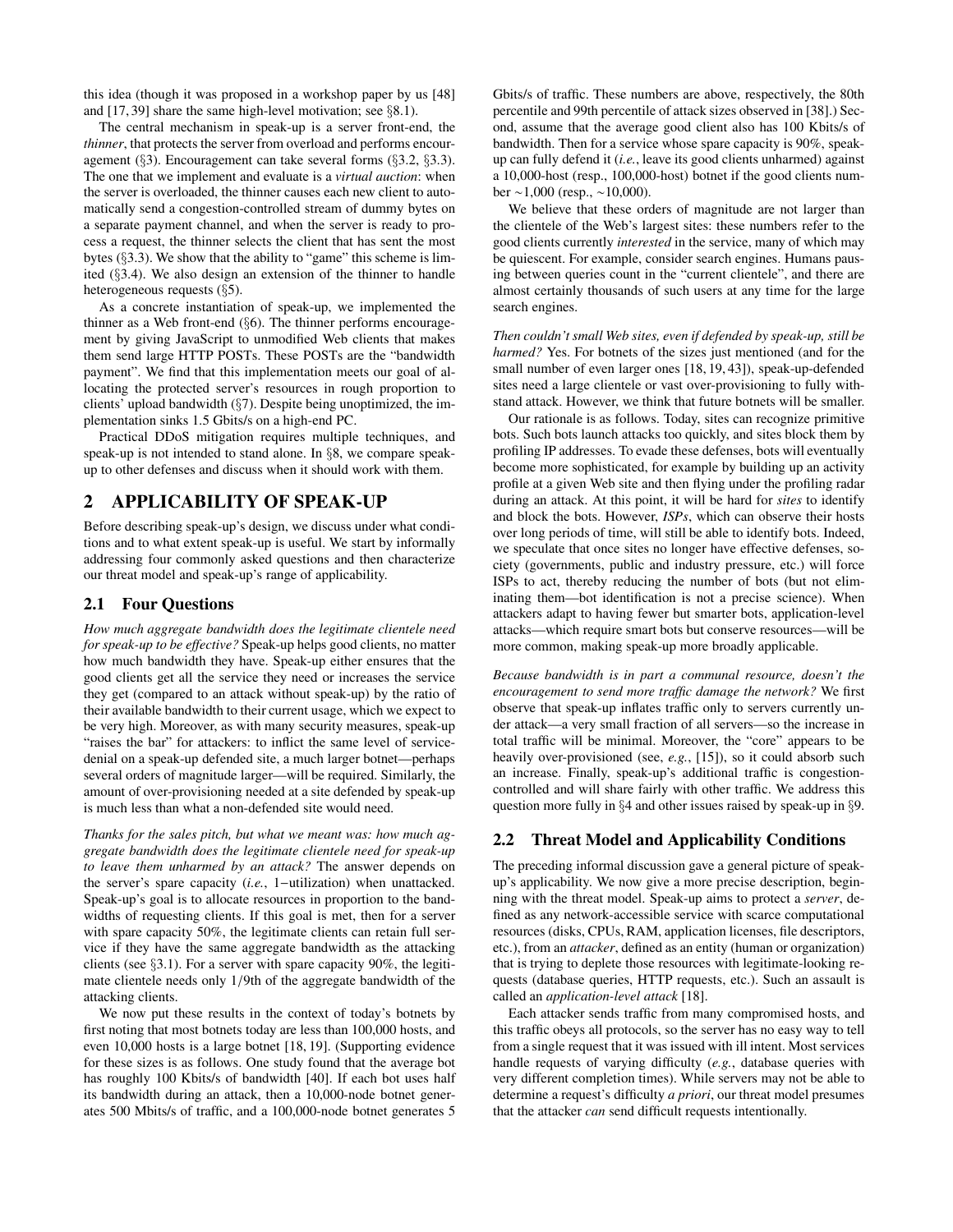One reason that application-level attacks are challenging to thwart is that the Internet has *no robust notion of host identity*. For datagram protocols without three-way handshakes (*e.g.*, DNS-over-UDP), spoofing is trivial, and even for protocols with three-way handshakes, spoofing is possible. (Such spurious handshakes—observed before [41] and correlated with spam transmissions [34]—work because many ISPs accept spurious BGP routes and propagate them to other ISPs [14].) Since a determined attacker can repeatedly request service from a site while pretending to have different IP addresses, we assume that an abusively heavy client of a site will not always be identifiable as such.

We are not considering link attacks. We assume that the server's access links (and, more generally, the network infrastructure) are not flooded; see condition C1 below.

There are many types of Internet services, with varying defensive requirements; speak-up is not appropriate for all of them. For speak-up to defend against the threat modeled above, the following two conditions must hold:

- C1 **Adequate link bandwidth.** The protected service needs enough link bandwidth to handle the incoming request stream (and this stream will be inflated by speak-up). A server can satisfy this condition via a high-bandwidth access link or colocation at a data center. However, we expect the more common deployment to be ISPs—which of course have significant bandwidth—offering speak-up as a service (just as they do with other DDoS defenses today), perhaps amortizing the expense over many defended sites, as suggested in [2].
- C2 **Adequate client bandwidth.** To be unharmed during an attack, the good clients must have in total roughly the same order of magnitude (or more) bandwidth than the attacking clients. As argued in §2.1, this property holds for some sites today, and we expect it to hold for many more in the future.

Furthermore, speak-up offers advantages over alternate defenses when all of the following also hold:

- C3 **No pre-defined clientele.** Otherwise, the server can install filters or use capabilities [4,50,51] to permit only traffic from known clients.
- C4 **Non-human clientele.** If the clientele is exclusively human, one may be able to use proof-of-humanity tests (*e.g.*, [16, 21, 29, 31, 42, 47]).
- C5 **Unequal requests** *or* **spoofing** *or* **smart bots.** If the server has an unequal request load (as mentioned before), then our currency-based approach can charge clients for harder requests—even if the server does not know the request difficulty *a priori* (see §5). Also, if attackers spoof rampantly (as mentioned above), traditional defenses based on identifying and blocking clients are unlikely to keep the bots at bay. Likewise, those defenses could be confounded by bots smart enough to fly under the profiling radar (as discussed in §2.1).

The canonical example of a service that meets all of the conditions above (provided its clientele has adequate bandwidth) is a Web server for which requests are computationally intensive, perhaps because they involve back-end database transactions or searches (*e.g.*, sites with search engines, travel sites, and automatic update services for desktop software). Often, the clientele of these sites is partially or all non-human. Beyond these server applications, speak-up could protect the capability allocator in network architectures such as TVA [51] and SIFF [50] that seek to handle DoS attacks by issuing capabilities to clients.

# **3 DESIGN OF SPEAK-UP**

Speak-up is motivated by a simple observation about bad clients: they send requests to victimized servers at much higher rates than legitimate clients do. (This observation has also been made by many others, including the authors of profiling and detection methods.) At the same time, *some* limiting factor must prevent bad clients from sending even more requests. We posit that in many cases this limiting factor is bandwidth. The specific constraint could be a physical limit (*e.g.*, access link capacity) or a threshold above which the attacker fears detection by profiling tools at the server or by the human owner of the "botted" host. For now, we assume that bad clients exhaust all of their available bandwidth on spurious requests. In contrast, good clients, which spend substantial time quiescent, are likely using a only small portion of their available bandwidth. The key idea of speak-up is to exploit this difference, as we now explain with a simple illustration.

**Illustration.** Imagine a request-response server, where each request is cheap for clients to issue, is expensive to serve, and consumes the same quantity of server resources. Real-world examples include single-packet Web requests, DNS front-ends (*e.g.*, those used by content distribution networks or infrastructures like CoDoNS [35]), and AFS servers. Suppose that the server has the capacity to handle *c* requests per second and that the aggregate demand from good clients is *g* requests per second,  $g < c$ . Assume that when the server is overloaded it randomly drops excess requests. If the attackers consume all of their aggregate upload bandwidth, *B* (which for now we express in requests per second) in attacking the server, and if  $g + B > c$ , then the good clients will receive only a fraction  $\frac{g}{g+B}$  of the server's resources. Assuming  $B \gg g$  (if  $B \approx g$ , then over-provisioning by moderately increasing *c* would ensure  $g + B < c$ , thereby handling the attack), the bulk of the server goes to the attacking clients. This situation is depicted in Figure 1(a).

In this situation, current defenses would try to slow down the bad clients. But what if, instead, we arranged things so that when the server is under attack *good clients send requests at the same rates as bad clients*? Of course, the server does not know which clients are good, but the bad clients have already "maxed out" their bandwidth (as assumed above). So if the server encouraged *all* clients to use up their bandwidth, it could speed up the good ones without telling apart good and bad. Doing so would certainly inflate the traffic into the server during an attack. But it would also cause the good clients to be much better represented in the mix of traffic, giving them much more of the server's attention and the attackers much less. If the good clients have total bandwidth *G*, they would now capture a fraction  $\frac{G}{G+B}$  of the server's resources, as depicted in Figure 1(b). Since  $G \gg g$ , this fraction is much larger than before.

We now focus on speak-up's design, which aims to make the preceding under-specified illustration practical. In the rest of this section, we assume that all requests cause equal server work. We begin with requirements  $(\S 3.1)$  and then develop two ways to realize these requirements (§3.2, §3.3). We also consider various attacks (§3.4). We revisit our assumptions in §4 and describe how speak-up handles heterogeneous requests in §5.

## **3.1 Design Goal and Required Mechanisms**

**Design Goal.** In keeping with our view of bandwidth as a currency, our principal goal is to allocate resources to competing clients in proportion to their bandwidths:<sup>1</sup>

<sup>&</sup>lt;sup>1</sup>This goal might seem more modest than the chief aim of profiling: blocking bad clients altogether. However, as discussed in §8.1, given a smart bot, profiling can only limit, not block, bad clients.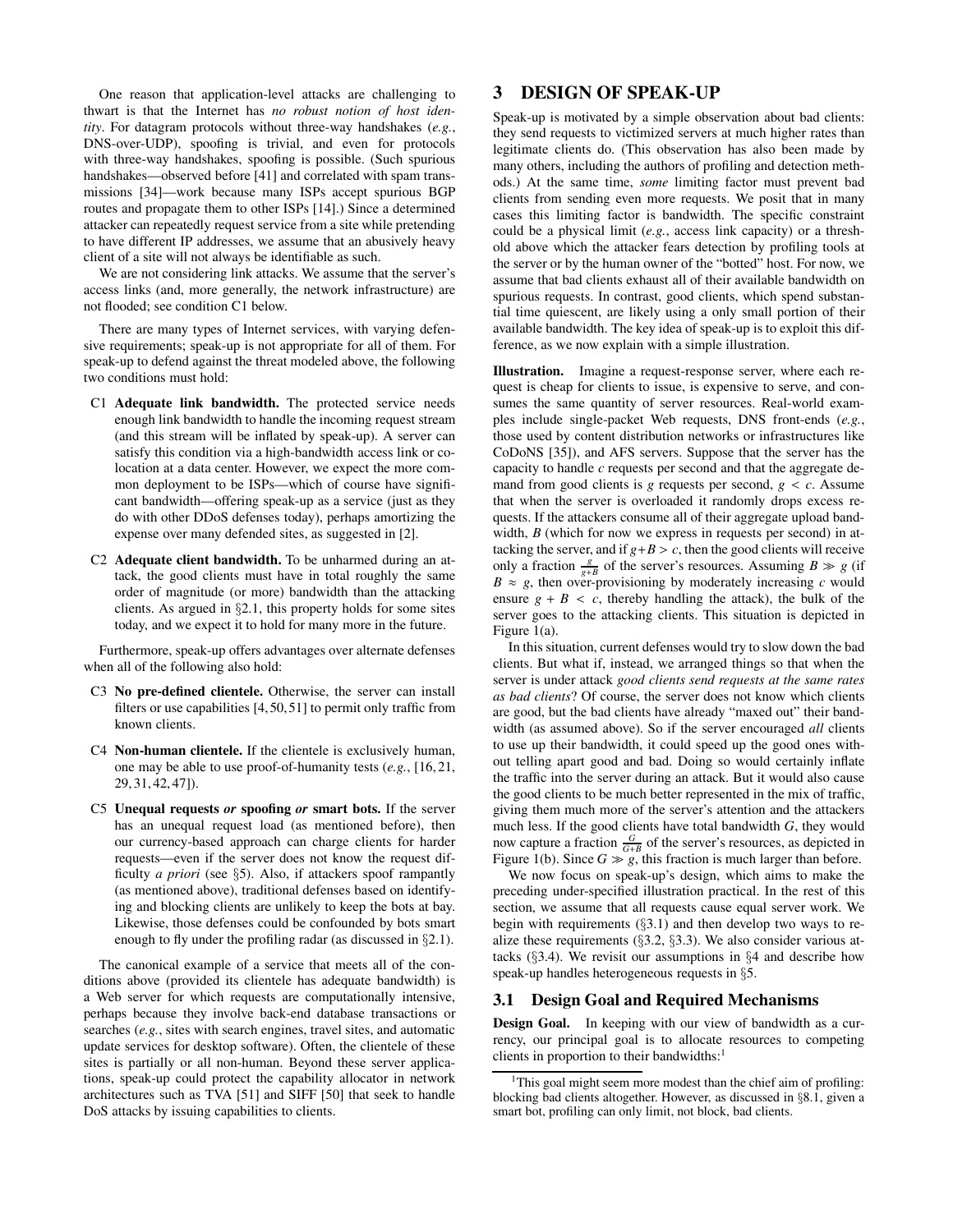

**Figure** 1: An attacked server,  $B + g > c$ , (a) without speak-up (b) with speak-up. The good clients' traffic is gray, as is the portion of the server that they capture. The figure does not specify speak-up's encouragement mechanism (aggressive retries or payment channel).

If the good clients make *g* requests per second in aggregate and have an aggregate bandwidth of *G* requests per second to the server, and if the bad clients have an aggregate bandwidth of *B* requests per second, then the server should process good requests at a rate of min(g,  $\frac{G}{G+B}c$ ) requests per second.

If this goal is met, then modest over-provisioning of the server (relative to the legitimate demand) can satisfy the good clients. For if it is met, then satisfying them requires only  $\frac{G}{G+B}c \ge g$  (*i.e.*, the piece the good clients *can* get must exceed their demand). This expression translates to the *idealized server provisioning requirement*:

$$
c \ge g(1 + B/G) \stackrel{\text{def}}{=} c_{id},
$$

which says that the server must be able to handle the "good" demand (*g*) and diminished demand from the bad clients ( $B\frac{g}{G}$ ). For example, if  $B = G$  (a special case of condition C2 in §2.2), then the required over-provisioning is a factor of two  $(c \geq 2g)$ . In practice, speak-up cannot exactly achieve this ideal because limited cheating is possible. We analyze this effect in §3.4.

**Required Mechanisms.** Any practical realization of speak-up needs three mechanisms. The first is a way to limit requests to the server to *c* per second. However, rate-limiting alone will not change the server's allocation to good and bad clients. Since the design goal is that this allocation reflect available bandwidth, speak-up also needs a mechanism to reveal that bandwidth: speak-up must perform *encouragement,* which we define as *causing a client to send more traffic—potentially much more—for a single request than it would if the server were unattacked*. Third, given the incoming bandwidths, speak-up needs a *proportional allocation* mechanism to admit clients at rates proportional to their delivered bandwidth.

To implement these mechanisms, speak-up uses a front-end to the server, called the *thinner*, depicted in Figure 1(b). The thinner implements encouragement and controls which requests the server sees. Encouragement can take several forms; the two variations of speak-up below, in §3.2 and §3.3, each incorporate a different one with correspondingly distinct proportional allocation mechanisms. Before presenting these, we observe that today when a server is overloaded and fails to respond to a request, a client typically times out and retries—thereby generating more traffic than if the server were unloaded. However, the bandwidth increase is small (since today's timeouts are long). In contrast, encouragement (which is initiated by an agent of the *server*) will cause good clients to send significantly more traffic—while still obeying congestion control.

#### **3.2 Random Drops and Aggressive Retries**

In the version of speak-up that we now describe, the thinner implements proportional allocation by dropping requests at random to reduce the rate to *c*. To implement encouragement, the thinner, for each request that it drops, immediately asks the client to retry. This synchronous *please-retry* signal causes the *good* clients—the bad ones are already "maxed out"—to retry at far higher rates than they would under silent dropping. (Silent dropping happens in many applications and in effect says, "please try again later", whereas the thinner says, "please try again *now*".)

With the scheme as presented thus far, a good client sends only one packet per round-trip time (RTT) while a bad client can keep many requests outstanding, thereby manufacturing an advantage. To avoid this problem, we modify the scheme as follows: without waiting for explicit please-retry signals, the clients send repeated retries in a congestion-controlled stream. Here, the feedback used by the congestion control protocol functions as implicit please-retry signals. This modification allows all clients to pipeline their requests and keep their pipe to the thinner full.

One might ask, "To solve the same problem, why not enforce one outstanding retry per client?" or, "Why not dispense with retries, queue clients' requests, and serve the oldest?" The answer is "spoofing and NAT". Spoofing, as happens in our threat model (§2.2), means that one client may claim to be several, and NAT means that several clients (which may individually have plenty of bandwidth) may appear to be one. Thus, the thinner can enforce neither one outstanding retry per "client" nor any other quota scheme that needs to identify clients. Ironically, taxing clients is easier than identifying them: the continuous stream of bytes that clients are asked to send ensures that each is charged individually.

Indeed, speak-up is a currency-based scheme (as we said earlier), and the price for access is the number of retries, *r*, that a client must send. Observe that the thinner does not communicate *r* to clients: good clients keep resending until they get through (or give up). Also, *r* automatically changes with the attack size.

This approach fulfills the design goal in §3.1, as we now show. The thinner admits incoming requests with some probability *p* to make the total load reaching the server be *c*. There are two cases. Either the good clients cannot afford the price, in which case they exhaust all of their bandwidth and do not get service at rate *g*, or they can afford the price, in which case they send retries until getting through. In both cases, the price,  $r$ , is  $1/p$ . In the first case, a load of  $B + G$  enters the thinner, so  $p = \frac{c}{B+G}$ ,  $r = \frac{B+G}{c}$ , and the good clients can pay for  $G/r = \frac{G}{G+B}c$  requests per second. In the second case, the good clients get service at rate *g*, as required.

## **3.3 Explicit Payment Channel**

We now describe another encouragement mechanism, which we use in our implementation and evaluation. Conceptually, the thinner asks clients to pad their requests with dummy bytes. However, instead of having to know the correct amount of padding and communicate it to clients, the thinner does the following. When the server is overloaded, the thinner asks a requesting client to open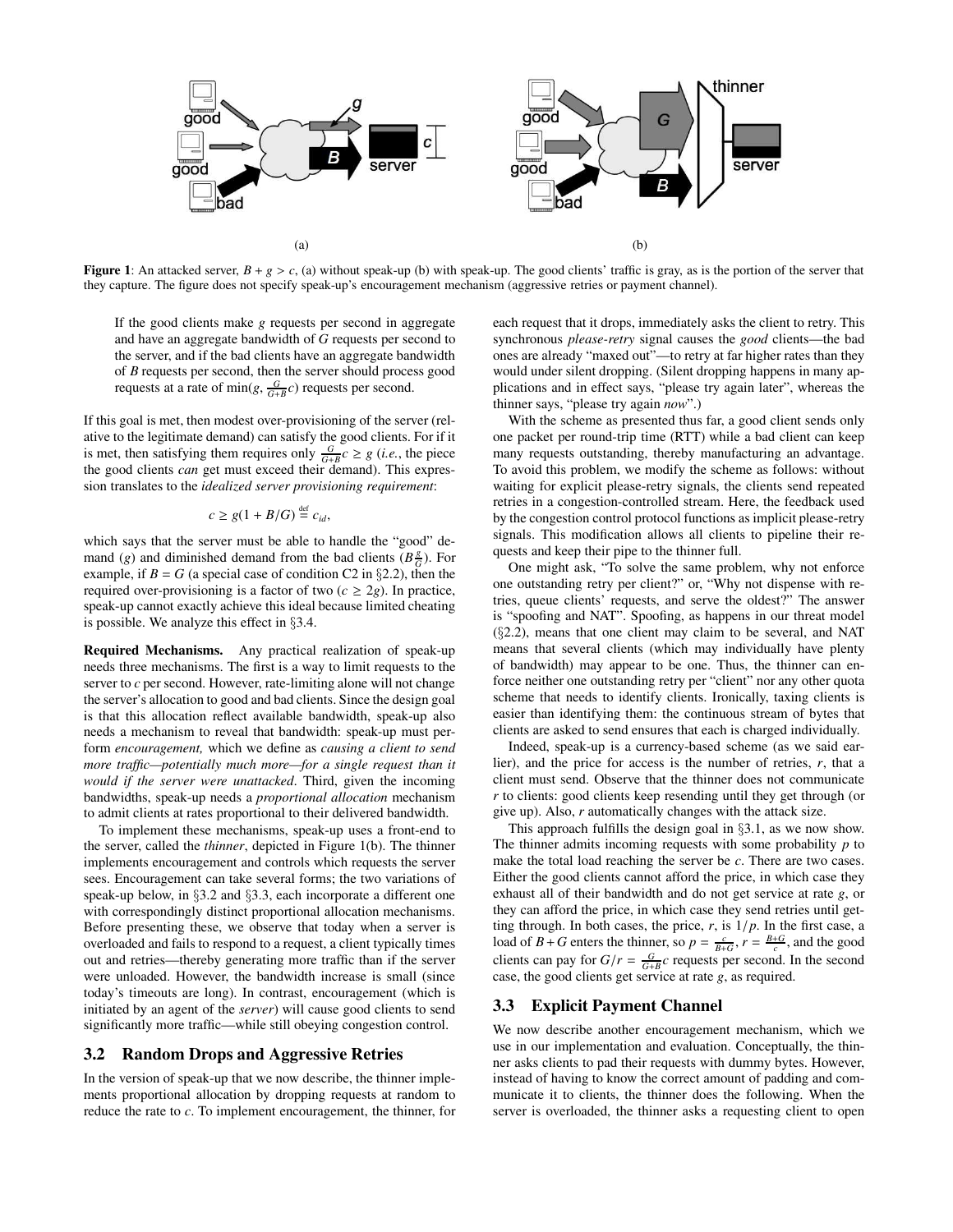a separate *payment channel*. The client then sends a congestioncontrolled stream of bytes on this channel. We call a client that is sending bytes a *contending* client; the thinner tracks how many bytes each contending client sends. Assume that the server notifies the thinner when it is ready for a new request. When the thinner receives such a notification, it holds a *virtual auction*: it admits to the server the contending client that has sent the most bytes, and it terminates the corresponding payment channel.

As with the version in §3.2, the price here emerges naturally. Here, it is expressed in bytes per request. The "going rate" for access is the winning bid from the most recent auction. We now consider the average price. Here, we express *B* and *G* in bytes (not requests) per second and assume that the good and bad clients are "spending everything", so  $B + G$  bytes per second enter the thinner. Since auctions happen every  $1/c$  seconds on average, the average price is  $\frac{B+G}{c}$  bytes per request.

However, we cannot claim, as in §3.2, that good clients get  $\frac{G}{G+B}c$  requests served per second: the auction might allow "gaming" in which adversaries consistently pay a lower-than-average price, forcing good clients to pay a higher-than-average price. We show in §3.4 that the auction can be gamed but not too badly, so all clients do in fact see prices that are close to the average.

**Comparison.** There are two main differences between the scheme in §3.2 and this one. First, with the other scheme, the thinner must determine *p* and apply it in a way that cannot be "gamed"; here, the thinner's rule is simply to select the top-paying client. Second, with the other scheme, clients pay in-band. Which option is appropriate—payment in-band or on a separate channel—depends on the application. For example, our prototype  $(\S6)$  needs the latter option for reasons related to how JavaScript drives Web browsers.

## **3.4 Robustness to Cheating**

In considering the robustness of the virtual auction mechanism, we begin with a theorem and then describe how practice may be both worse and better than this theory. The theorem is based on one simplifying assumption: that requests are served with perfect regularity  $(i.e., every 1/c seconds).$ 

**Theorem 3.1** *In a system with regular service intervals, any client that continuously transmits an fraction of the average bandwidth received* by the thinner gets at least an  $\epsilon/2$  fraction of the service, *regardless of how the bad clients time or divide up their bandwidth.*

**Proof:** Consider a client, *X*, that transmits an  $\epsilon$  fraction of the average bandwidth. The intuition is that to keep *X* from winning auctions, the other clients must deliver substantial payment.

Because our claims are purely about proportions, we choose units to keep the discussion simple. We call the amount of bandwidth that *X* delivers between every pair of auctions a *dollar*. Suppose that *X* must wait *t* auctions before winning *k* auctions. Let  $t_1$ be the number of auctions that occur until (and including)  $X$ 's first win,  $t_2$  the number that occur after that until and including  $X$ 's second win, and so on. Thus,  $\sum_{i=1}^{k} t_i = t$ . Since *X* does not win until auction number  $t_1$ ,  $X$  is defeated in the previous auctions. In the first auction, *X* has delivered 1 dollar, so at least 1 dollar is spent to defeat it; in the next auction 2 dollars are needed to defeat it, and so on until the  $(t_1-1)^{st}$  auction when  $t_1-1$  dollars are spent to defeat it. So  $1+2+\cdots+(t_1-1) = t_1(t_1-1)/2$  dollars are spent to defeat *X* before it wins. More generally, the total dollars spent by other clients over the *t* auctions is at least  $\sum_{i=1}^{k} \frac{t_i^2 - t_i}{2} = \sum_{i=1}^{k} \frac{t_i^2}{2} - \frac{t}{2}$ . This sum is minimized, subject to  $\sum t_i = t$ , when all the  $t_i$  are equal, namely  $t_i = t/k$ . We conclude that the total spent by the other clients is at least  $\sum_{i=1}^{k} \frac{t^2}{2k^2}$  $\frac{t^2}{2k^2} - \frac{t}{2} = \frac{t^2}{2k} - \frac{t}{2}.$ 

Adding the *t* dollars spent by *X*, the total number of dollars spent is at least  $\frac{t^2}{2k} + \frac{t}{2}$ . Thus the *fraction* of the total spent by *X*, which we called  $\epsilon$ , is at most  $2/(t/k + 1)$ . It follows that  $k/t \ge \frac{\epsilon}{2-\epsilon} \ge \epsilon/2$ , *i.e.*, *X* receives at least an  $\epsilon/2$  fraction of the service.  $\Box$ 

Observe that this analysis holds for each good client separately. It follows that if the good clients deliver *in aggregate* an  $\alpha$  fraction of the bandwidth, then *in aggregate* they will receive an  $\alpha/2$  fraction of the service. Note that this claim remains true regardless of the service rate *c*, which need not be known to carry out the auction.

**Theory versus practice.** We now consider ways in which the above theorem is both weaker and stronger than what we expect to see in practice. We begin with weaknesses. First, consider the unreasonable assumption that requests are served with perfect regularity. The theorem can be trivially extended: for service times that fluctuate within a bounded range  $[(1 - \delta)/c, (1 + \delta)/c]$  (as in our implementation; see §6), *X* receives at least a  $(1 - 2\delta)\epsilon/2$  fraction of the service. However, even this looser restriction may be unrealistic in practice. And pathological service timings violate the theorem. For example, if many request fulfillments are bunched in a tiny interval during which *X* has not yet paid much, bad clients can cheaply outbid it during this interval, *if* they know that the pathology is happening and are able to time their bids. But doing so requires implausibly deep information.

Second, the theorem assumes that a good client "pays bytes" at a constant rate given by its bandwidth. However, the payment channel in our implementation runs over TCP, and TCP's slow start means that a good client's rate must grow. Moreover, because we implement the payment channel as a *series* of large HTTP POSTs (see §6), there is a quiescent period between POSTs (equal to two RTTs between client and thinner) as well as TCP's slow start for each POST. Nevertheless, we can extend the analysis to capture this behavior and again derive a lower bound for the fraction of service that a given good client receives. The result is that if the good client has a small fraction of the total bandwidth (causing it to spend a lot of time paying), and if the HTTP POST is big compared to the bandwidth-delay product, then the client's fraction of service is not noticeably affected (because the quiescent periods are negligible relative to the time spent paying at full rate).

We now consider the strength of the theorem: it makes no assumptions at all about adversarial behavior. We believe that in practice adversaries will attack the auction by opening many concurrent TCP connections to avoid quiescent periods, but the theorem handles every other case too. The adversary can open few or many TCP connections, disregard TCP semantics, or send continuously or in bursts. The only parameter in the theorem is the total number of bytes sent (in a given interval) by other clients.

The theorem does cede the adversary an extra factor of two "advantage" in bandwidth (the good client sees only  $\epsilon/2$  service for  $\epsilon$  bandwidth). This advantage arises because the proof lets the adversary control exactly when its bytes arrive—sending fewer when the good client's bid is small and more as the bid grows. This ability is powerful indeed—most likely stronger than real adversaries have. Nevertheless, even with this highly pessimistic assumption about adversarial abilities, speak-up can still do its job: the required provisioning has only increased by a factor of 2 over the ideal from §3.1—and this required provisioning is still far less than would be required to absorb the attack without speak-up.

In §7.4, we quantify the adversarial advantage in our experiments by determining how the factors mentioned in this section quiescent periods for good clients, bad clients opening concurrent connections, etc.—affect the required provisioning above the ideal.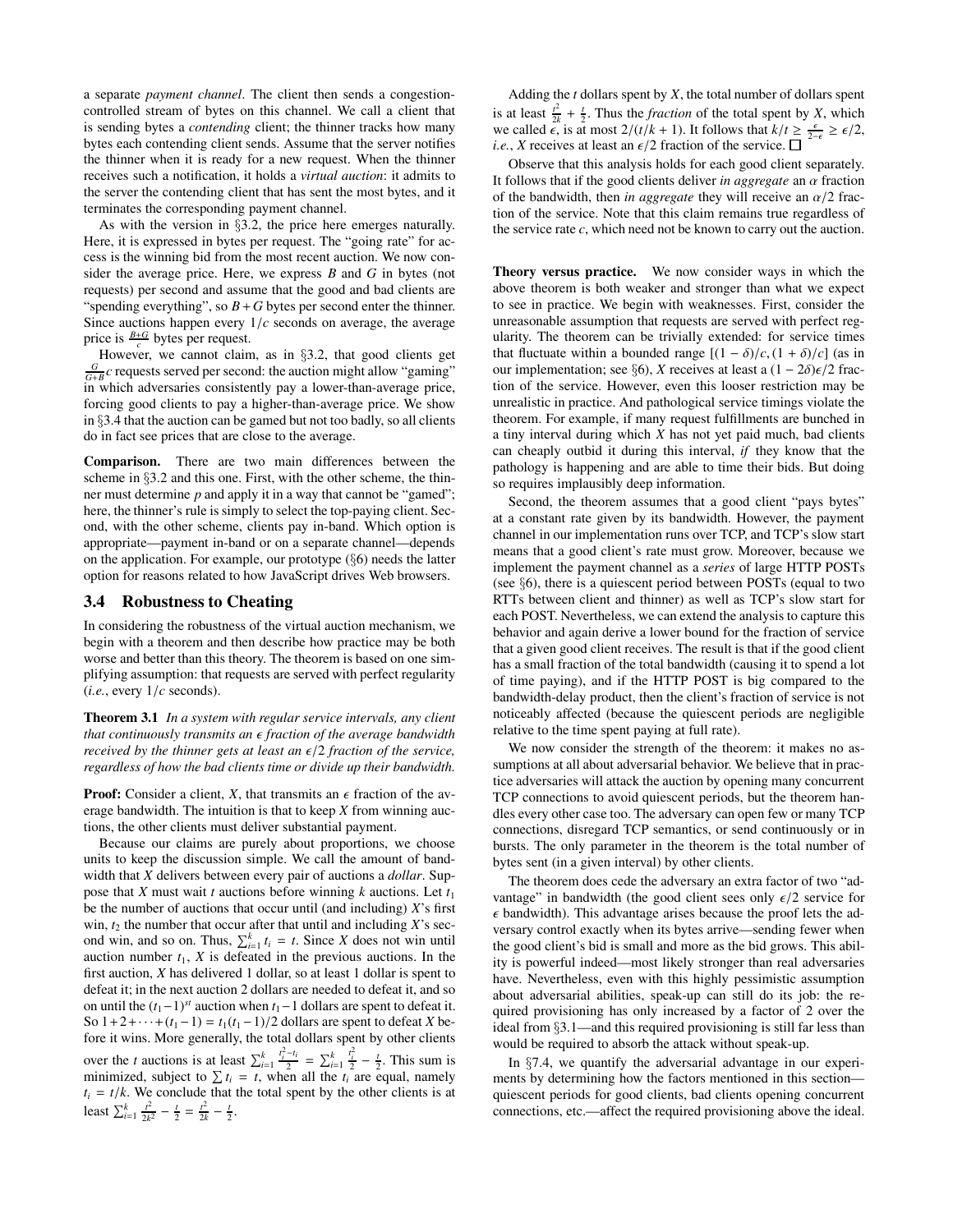# **4 REVISITING ASSUMPTIONS**

We have so far made a number of assumptions. Below we address four of them in turn: that aside from end-hosts' access links, the Internet has infinite capacity; that no bottleneck link is shared (which is a special case of the previous assumption, but we address it separately); that the thinner has infinite capacity; and that bad clients consume all of their upload bandwidth when they attack. In the next section, we relax the assumption of equal server requests.

## **4.1 Speak-up's Effect on the Network**

No flow between a client and a thinner individually exhibits antisocial behavior. In our implementation, each payment channel comprises a series of HTTP POSTs (see §6) and thus inherits TCP's congestion control. (For UDP applications, the payment channel could use the congestion manager [3] or DCCP [22].) However, such individual courtesies do not automatically excuse the larger rudeness of increased traffic levels, and we must ask whether the network can handle this increase.

We give two sketchy arguments suggesting that speak-up would not much increase total traffic and then consider the effect of such increases. First, speak-up inflates *upload* bandwidth, and, despite the popularity of peer-to-peer file-sharing, most bytes still flow in the *download* direction [15]. Thus, inflating upload traffic even to the level of download traffic would cause an inflation factor of at most two. Second, only a very small fraction of Internet servers is attacked at any one time. Thus, even if speak-up did increase the traffic to each attacked site by an order of magnitude, the increase in overall Internet traffic would still be small.

Whatever the overall traffic increase, it is unlikely to be problematic for the Internet "core": both anecdotes from network operators and measurements [15] suggest that these links operate at low utilization. And, while the core cannot handle *every* client transmitting maximally (as argued in [46]), we expect that the fraction of clients doing so at any time will be small—again, because few sites will be attacked at any time. Speak-up will, however, create contention at bottleneck links, an effect that we explore experimentally in §7.7.

## **4.2 Shared Links**

We now consider what happens when clients that share a bottleneck link are simultaneously encouraged by the thinner. For simplicity, assume two clients behind bottleneck link *l*; the discussion generalizes to more clients. If the clients are both good, their individual flows roughly share *l*, so they get roughly the same piece of the server. Each may be disadvantaged compared to clients that are not similarly bottlenecked, but neither is disadvantaged relative to the other. If, however, one of the clients is bad, then the good client has a problem: the bad client can open *n* parallel TCP connections (§3.4), claim roughly an  $n/(n+1)$  fraction of *l*'s bandwidth, and get a much larger piece of the server. While this outcome is unfortunate for the good client, observe, first, that the *server* is still protected (the bad client can "spend" at most *l*). Second, while the thinner's encouragement might instigate the bad client, the fact is that when a good and bad client share a bottleneck link—speak-up or no the good client loses: the bad client can always deny service to the good client. We experimentally investigate such sharing in §7.6.

## **4.3 Provisioning the Thinner**

For speak-up to work, the thinner must be uncongested: a congested thinner could not "get the word out" to encourage clients. Thus, the thinner needs enough bandwidth to absorb a full DDoS attack and more (which is condition C1 in §2.2). It also needs enough processing capacity to handle the dummy bytes. (Meeting this requirement is far easier than provisioning the *server* to handle the full attack because the thinner does not do much per-request processing.) We now argue that meeting these requirements is plausible.

One study of observed DoS attacks found that the 95th percentile of attack size is in the low hundreds of Mbits/s [38], which agrees with other anecdotes (*e.g.*, [45]). The traffic from speak-up would presumably be multiples larger since the good clients would also send at high rates. However, even with several Gbits/s of traffic in an attack, the thinner's requirements are not insurmountable.

First, providers readily offer links, even temporarily (*e.g.*, [33]), that accommodate these speeds. Such bandwidth is expensive, but co-located servers could share a thinner, or else the ISP could provide the thinner as a service (see condition C1 in §2.2). Second, we consider processing capacity. Our unoptimized software thinner running on commodity hardware can handle 1.5 Gbits/s of traffic and tens or even hundreds of thousands of concurrent clients; see §7.1. A production solution would presumably do much better.

## **4.4 Attackers' Constraints**

The assumption that bad clients are today "maxing out" their *upload* bandwidth was made for ease of exposition. The required assumption is only that *bad clients consistently make requests at higher rates than legitimate clients*. Specifically, if bad clients are limited by their *download* bandwidth, or they are not maxed out at all today, speak-up is still useful: it *makes* upload bandwidth into a constraint by forcing everyone to spend this resource. Since bad clients—even those that aren't maxed out—are more active than good ones, the imposition of this upload bandwidth constraint affects the bad clients more, again changing the mix of the server that goes to the good clients. Our goals and analysis in §3 still hold: they are in terms of the bandwidth *available* to both populations, not the bandwidth that they actually *use* today.

## **5 HETEROGENEOUS REQUESTS**

We now generalize the design to handle the more realistic case when the requests are unequal. We make the worst-case assumption that the thinner does not know their difficulty in advance but attackers do, as given by the threat model in §2.2. If the thinner treated all requests equally (charging, in effect, the average price for any request), an attacker could get a disproportionate share of the server by sending only the hardest requests.

In describing the generalization to the design, we make two assumptions:

- As in the homogeneous case, the server processes only one request at a time. Thus, the "hardness" of a computation is measured by how long it takes to complete. Relaxing this assumption to account for more complicated servers is not difficult, as long as the server implements processor sharing among concurrent requests, but we don't delve into those details here.
- The server exports an interface that allows the thinner to SUS-PEND, RESUME, and ABORT requests. (Many transaction managers and application servers support such an interface.)

At a high level, the solution is for the thinner to break time into quanta, to see each request as comprising equal-sized *chunks* that consume a quantum of the server's attention, and to hold a virtual auction for each quantum. Thus, if a client's request is made of *x* chunks, the client must win *x* auctions for its request to be fully served. The thinner need not know *x* in advance for any request.

In more detail: rather than terminate the payment channel once the client's request is admitted (as in  $\S$ 3.3), the thinner extracts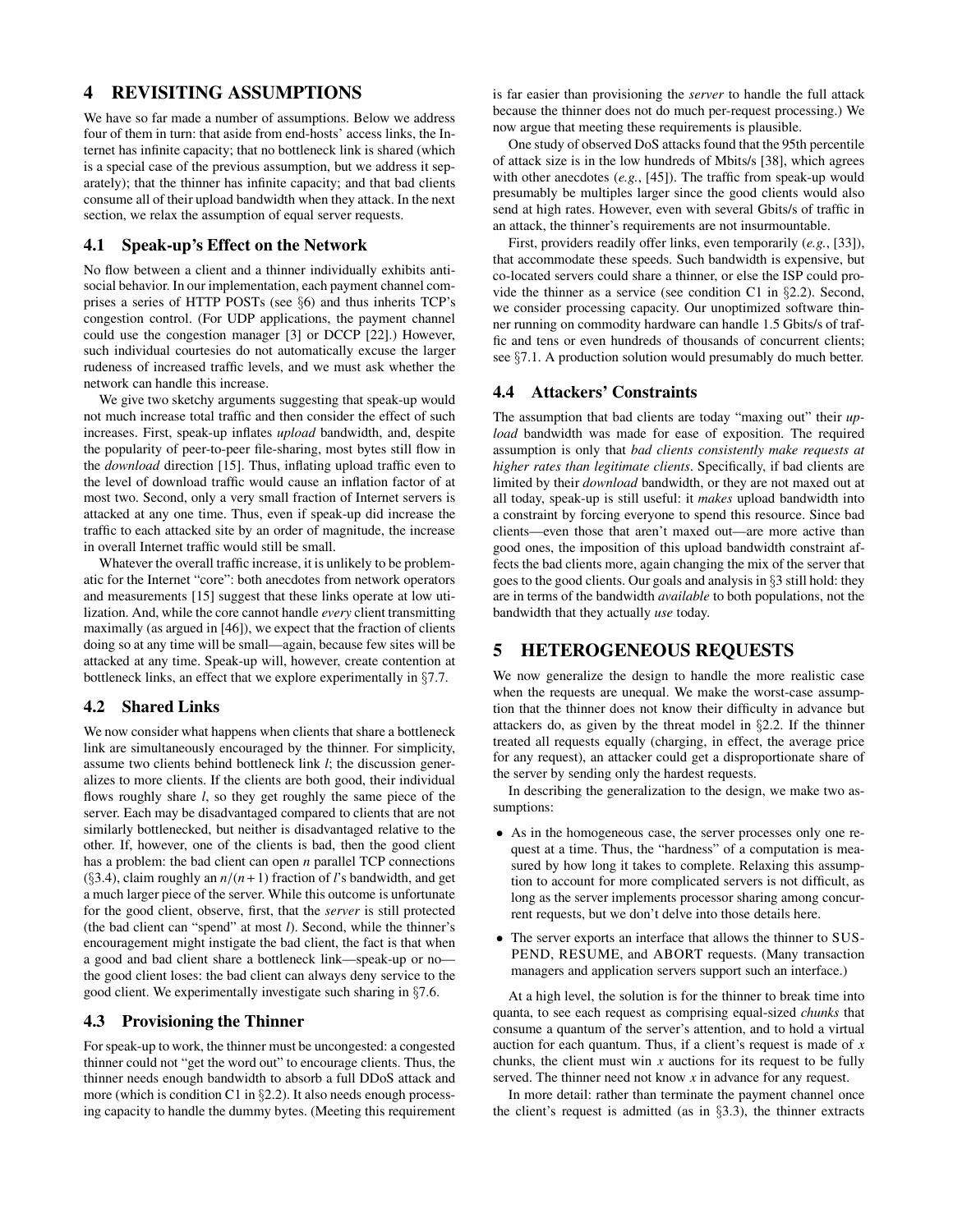an *on-going* payment until the request completes. Given these ongoing payments, the thinner implements the following procedure every  $\tau$  seconds ( $\tau$  is the quantum length):

- 1. Let  $\nu$  be the currently-active request. Let  $\nu$  be the contending request that has paid the most.
- 2. If *u* has paid more than *v*, then SUSPEND *v*, admit (or RE-SUME) *u*, and set *u*'s payment to zero.
- 3. If  $\nu$  has paid more than  $u$ , then let  $\nu$  continue executing but set  $\nu$ 's payment to zero (since *v* has not yet paid for the *next* quantum).
- 4. Time-out and ABORT any request that has been SUSPENDed for some period (*e.g.*, 30 seconds).

This scheme requires some cooperation from the server. First, the server should not SUSPEND requests that hold critical locks; doing so could cause deadlock. Second, SUSPEND, RESUME, and ABORT should have low overhead.

# **6 IMPLEMENTATION**

We implemented a prototype thinner in C++ as an OKWS [23] Web service using the SFS toolkit [26]. It runs on Linux 2.6, exporting a well-known URL. When a Web client requests this URL, the thinner decides if, and when, to send this request to the server, using the method in §3.3. The server is currently emulated, running in the same address space as the thinner. The server "processes" requests with a "service time" selected uniformly at random from  $[0.9/c, 1.1/c]$ . When the server responds to a request, the thinner returns HTML to the client with that response. Any JavaScriptcapable Web browser can use our system; we have successfully tested our implementation with Firefox, Internet Explorer, Safari, and a custom client that we use in our experiments.

Whenever the emulated server is not free, the thinner returns JavaScript to the Web client that causes it to automatically issue *two* HTTP requests: (1) the actual request to the server, and (2) a one-megabyte HTTP POST that is dynamically constructed by the browser and that holds dummy data (one megabyte reflecting some browsers' limits on POSTs). The thinner delays responding to the first HTTP request (because the response to that request has to come from the server, which is busy). The second HTTP request is the payment channel. If, while sending these dummy bytes, the client wins the auction, the thinner terminates request (2) and gives request (1) to the server. If, on the other hand, request (2) completes, the client has not yet received service; in this case, the thinner returns JavaScript that causes the browser to send another large POST, and the process continues. The thinner correlates the client's payments with its request via an "id" field in both HTTP requests.

One can configure the thinner to support hundreds of thousands of concurrent connections by setting the maximum number of connection descriptors appropriately. (The thinner evicts old clients as these descriptors deplete.) With modern versions of Linux, the limit on concurrent clients is not per-connection descriptors but rather the RAM consumed by each open connection.

## **7 EXPERIMENTAL EVALUATION**

To investigate the effectiveness and performance of speak-up, we conducted experiments with our prototype thinner. Our primary question is how the thinner allocates an attacked server to good clients. To answer this question, we begin in §7.2 by varying the bandwidth of good (*G*) and bad (*B*) clients, and measuring how the server is allocated with and without speak-up. We also measure this allocation with server capacities above and below the ideal in §3.1. In §7.3, we measure speak-up's latency and byte cost. In §7.4, we ask how much bad clients can "cheat" speak-up to get more than a

| Our thinner implementation allocates the emulated<br>server in rough proportion to clients' bandwidths.                              | $\S 7.2, \S 7.5$ |
|--------------------------------------------------------------------------------------------------------------------------------------|------------------|
| In our experiments, the server needs to provision<br>only 15% beyond the bandwidth-proportional ideal<br>to serve all good requests. | $\S 7.3, \S 7.4$ |
| Our unoptimized thinner implementation can sink<br>1.5 Gbits/s of uploaded "payment traffic".                                        | §7.1             |
| On a bottleneck link, speak-up traffic can crowd<br>out other speak-up traffic and non-speak-up traffic.                             | 87.6, 87.7       |

**Table 1**: Summary of main evaluation results.

bandwidth-proportional share of the server. §7.5 shows how speakup performs when clients have differing bandwidths and latencies to the thinner. We also explore scenarios in which speak-up traffic shares a bottleneck link with other speak-up traffic  $(\S7.6)$  and with non-speak-up traffic (§7.7). Table 1 summarizes our results.

## **7.1 Setup and Method**

All of the experiments described here ran on the Emulab testbed [13]. The clients run a custom Python Web client and connect to the prototype thinner in various emulated topologies. The thinner runs on Emulab's "PC 3000", which has a 3 GHz Xeon processor and 2 GBytes of RAM; the clients are allowed to run on any of Emulab's hardware classes.

All experiments run for 600 seconds. Each client runs on a separate Emulab host and generates *requests*. A request proceeds as follows. The client first makes the actual request to the server. If the server is busy, the thinner replies and makes the client issue two HTTP requests: the original request and the payment bytes. Each client's requests are driven by a Poisson process of rate  $\lambda$  requests/s. However, a client never allows more than a configurable number *w* (the window) of outstanding requests. If the stochastic process "fires" when more than *w* requests are outstanding, the client puts the new request in a backlog queue, which drains when the client receives a response to an earlier request. If a request is in this queue for more than 10 seconds, it times out, and the client logs a service denial. All requests are identical, and the server itself is emulated, processing a request on average every 1/*c* seconds (see §6).

We use the behavior just described to model both good and bad clients. A bad client, by definition, tries to capture more than its fair share. We model this intent as follows: in our experiments, bad clients send requests faster than good clients, and bad clients send requests concurrently. Specifically, we choose  $\lambda = 40$ ,  $w = 20$  for bad clients and  $\lambda = 2$ ,  $w = 1$  for good clients. (The *w* value for bad clients is pessimistic; see §7.4.)

Our choices of *B* and *G* are determined by the number of clients that we are able to run in the testbed and by a rough model of today's client access links. Specifically, in most of our experiments, there are 50 clients, each with 2 Mbits/s of access bandwidth. Thus,  $B + G$  usually equals 100 Mbits/s. This scale is smaller than most attacks. Nevertheless, we believe that the results generalize because we focus on how the prototype's behavior differs from the theory in §3. By understanding this difference, one can can make predictions about speak-up's performance in larger attacks.

Because the experimental scale does not tax the thinner, we separately measured its capacity and found that it can handle loads comparable to recent attacks. At 90% CPU utilization on the hardware described above with multiple gigabit Ethernet interfaces, in a 600-second experiment with a time series of 5-second intervals, the thinner sinks payment bytes at 1451 Mbits/s (with standard deviation of 38 Mbits/s) for 1500-byte packets and at 379 Mbits/s (with standard deviation of 24 Mbits/s) for 120-byte packets. Many re-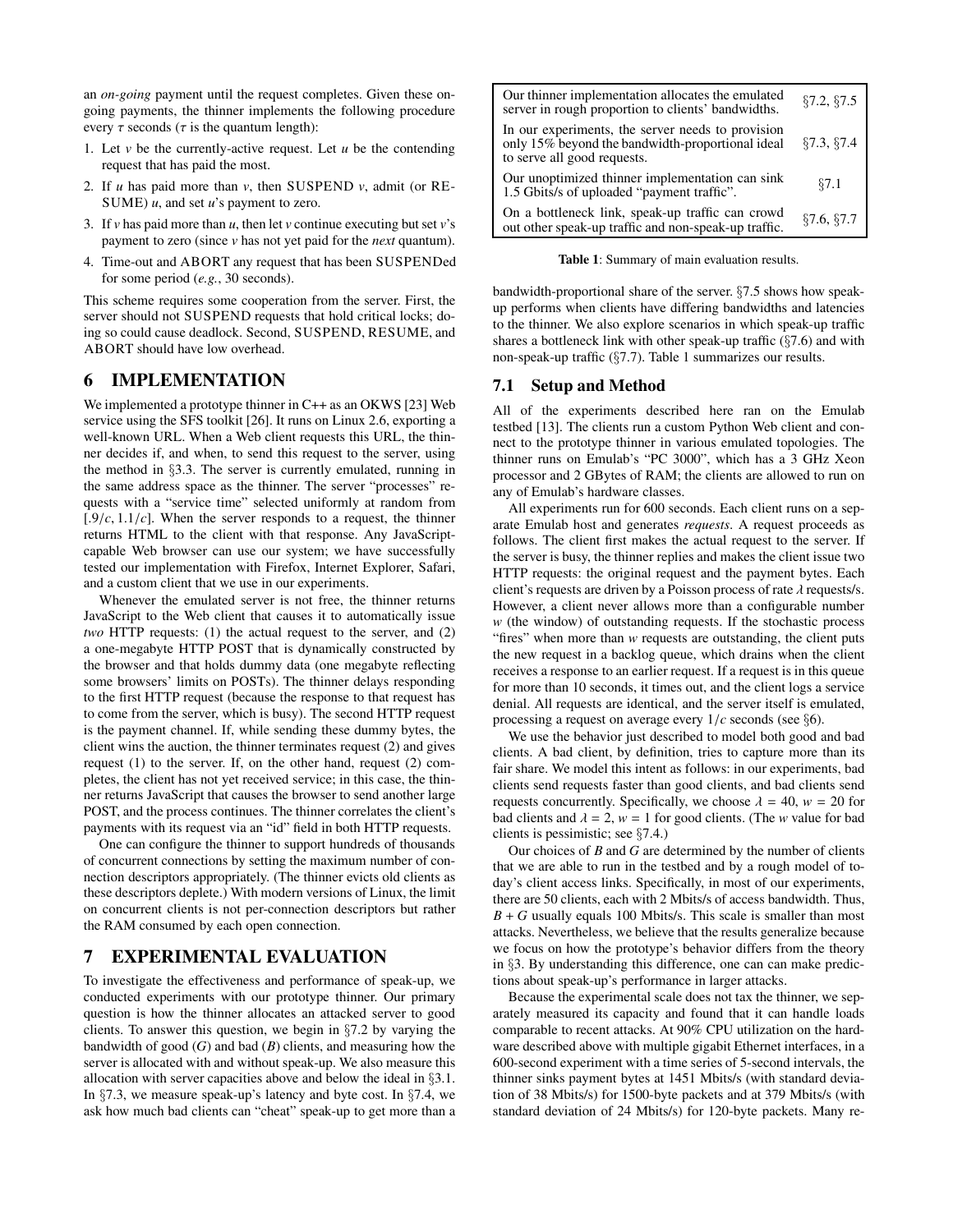

**Figure** 2: Server allocation when  $c = 100$  requests/s as a function of  $\frac{G}{G+B}$ . The measured results for speak-up are close to the ideal line. Without speak-up, bad clients sending at  $\lambda = 40$  requests/s and  $w = 20$ capture much more of the server.



**Figure 3**: Server allocation to good and bad clients, and the fraction of good requests that are served, without ("OFF") and with ("ON") speakup. *c* varies, and  $G = B = 50$  Mbits/s. For  $c = 50$ , 100, the allocation is roughly proportional to the aggregate bandwidths, and for  $c = 200$ , all good requests are served.

cent attacks are roughly this size; see §2.1 and §4.3. The capacity also depends on how many concurrent clients the thinner supports; the limit here is only the RAM for each connection (see §6).

## **7.2 Validating the Thinner's Allocation**

When the rate of incoming requests exceeds the server's capacity, speak-up's goal is to allocate the server's resources to a group of clients in proportion to their aggregate bandwidth. In this section, we evaluate to what degree our implementation meets this goal.

In our first experiment, 50 clients connect to the thinner over a 100 Mbits/s LAN. Each client has 2 Mbits/s of bandwidth. We vary *f* , the fraction of "good" clients (the rest are "bad"). In this homogeneous setting,  $\frac{G}{G+B}$  (*i.e.*, the fraction of "good client bandwidth") equals  $f$ , and the server's capacity is  $c = 100$  requests/s.

Figure 2 shows the fraction of the server allocated to the good clients as a function of *f* . Without speak-up, the bad clients capture a larger fraction of the server than the good clients because they make more requests and the server, when overloaded, randomly drops requests. With speak-up, however, the good clients can "pay" more for each of their requests—because they make fewer—and can thus capture a fraction of the server roughly in proportion to their bandwidth. The small difference between the measured and ideal values is a result of the good clients not using as much of their bandwidth as the bad clients. We discussed this adversarial advantage in §3.4 and further quantify it in §7.3 and §7.4.



Capacity of the server (requests/sec)

**Figure 4**: Mean time to upload dummy bytes for good requests that receive service. *c* varies, and  $G = B = 50$  Mbits/s. When the server is not overloaded (*c* = 200), speak-up introduces little latency.



**Figure 5**: Average number of bytes sent on the payment channel—the "price"—for served requests. *c* varies, and  $G = B = 50$  Mbits/s. When the server is overloaded  $(c = 50, 100)$ , the price is close to the upper bound,  $(G + B)/c$ ; see the text for why they are not equal. When the server is not overloaded  $(c = 200)$ , good clients pay almost nothing.

In the next experiment, we investigate different "provisioning regimes". We fix *G* and *B*, and measure the server's allocation when its capacity, *c*, is less than, equal to, and greater than *cid*. Recall from §3.1 that  $c_{id}$  is the minimum value of  $c$  at which all good clients get service, if speak-up is deployed and if speak-up allocates the server exactly in proportion to client bandwidth. We set  $G = B$  by configuring 50 clients, 25 good and 25 bad, each with a bandwidth of 2 Mbits/s to the thinner over a LAN. In this scenario, *c<sub>id</sub>* = 100 requests/s (from §3.1,  $c_{id} = g(1 + \frac{B}{G}) = 2g = 2 \cdot 25 \cdot \lambda =$ 100), and we experiment with  $c = 50$ , 100, 200 requests/s.

Figure 3 shows the results. The good clients get a larger fraction of the server with speak-up than without. Moreover, for  $c =$ 50, 100, the allocation under speak-up is roughly proportional to the aggregate bandwidths, and for  $c = 200$ , all good requests are served. Again, one can see that the allocation under speak-up does not exactly match the ideal: from Figure 3, when speak-up is enabled and  $c = c_{id} = 100$ , the good demand is not fully satisfied.

## **7.3 Latency and Byte Cost**

We now explore the byte and latency cost of speak-up for the same set of experiments (*c* varies, 50 clients,  $G = B = 50$  Mbits/s). For the latency cost, we measure the length of time that clients spend uploading dummy bytes, which captures the extra latency that speak-up introduces. Figure 4 shows the averages and 90th percentiles of these measurements for the served good requests.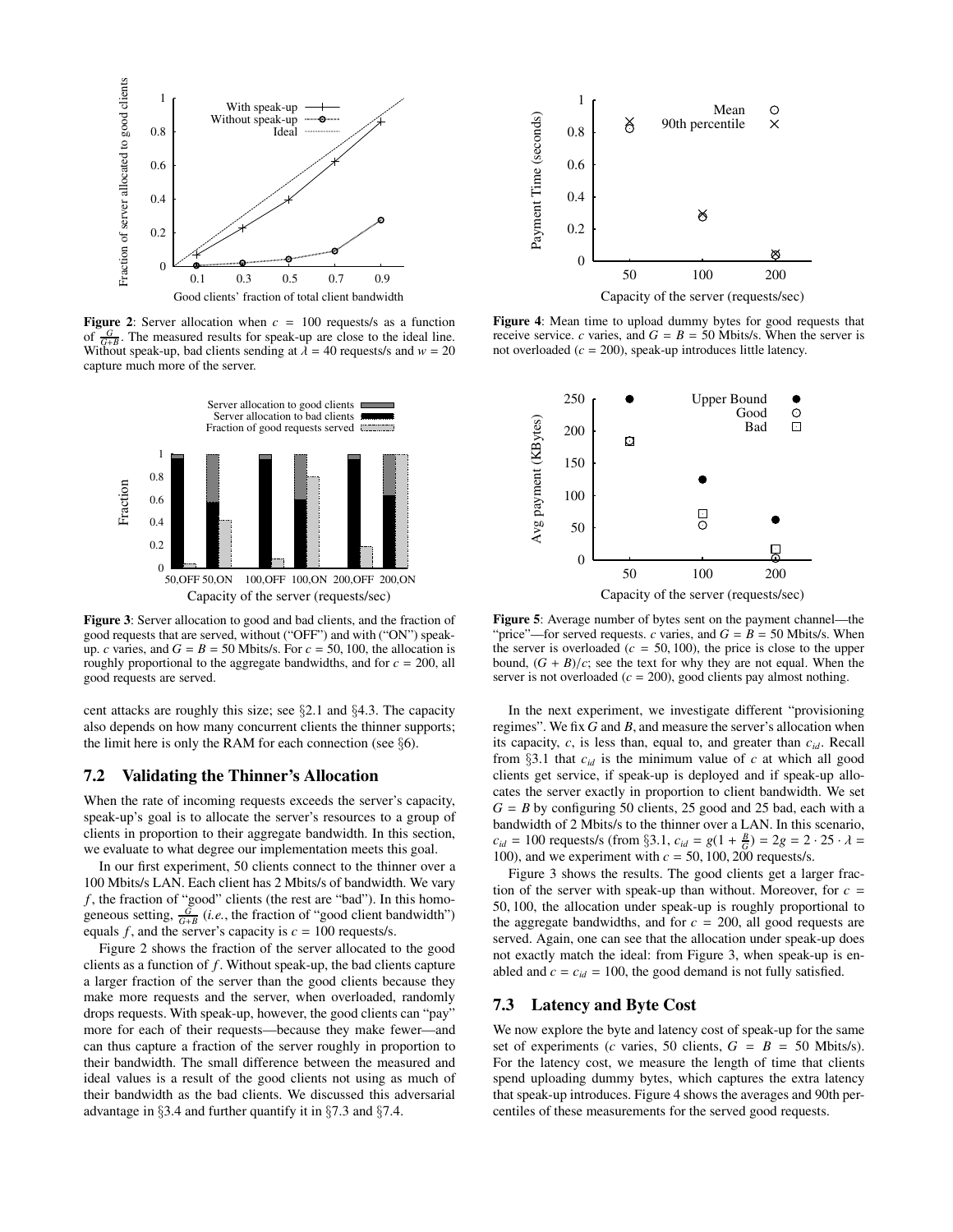

**Figure 6**: Heterogeneous client bandwidth experiments with 50 LAN clients, all good. The fraction of the server  $(c = 10$  requests/s) allocated to the ten clients in category  $i$ , with bandwidth  $0.5 \cdot i$  Mbits/s, is close to the ideal proportional allocation.

For the byte cost, we measure the number of bytes uploaded for served requests—the "price"—as recorded by the thinner. Figure 5 shows the average of this measurement for good and bad clients and also plots the theoretical average price,  $(G + B)/c$ , from §3.3, which is labeled "Upper Bound". The actual price is lower than this theoretical one because the clients do not consume all of their bandwidth, for reasons that we now describe. We consider the different values of *c* in turn.

For  $c = 50$ , each good client spends an average of 1.25 Mbits/s (determined by tallying the total bits spent by good clients over the experiment). This average is less than the 2 Mbits/s access link because of a quiescent period between when a good client first issues a request and when the thinner replies, asking for payment. This period is roughly 0.35 seconds, the length owing to a long backlog at the thinner of requests and payment bytes. When not in a quiescent period, a good client consumes most of its access link, delivering 1.8 Mbits/s on average, inferred by dividing the average good client payment (Figure 5) by the average time spent paying (Figure 4).

*Bad* clients, in contrast, keep multiple requests outstanding so do not have "down time". For *c* = 50, their payments are 1.7 Mbits/s on average. They actually deliver slightly more than this number but occasionally "waste" bytes. This wastage happens when a bad client establishes a payment channel but—because its outbound bandwidth is nearly fully utilized—fails to deliver the accompanying request. Meanwhile, the thinner accepts payment for 10 seconds, at which point it times out the payment channel.

The  $c = 100$  case is similar to  $c = 50$ , except bad clients see a higher price than good ones. The reason is as follows. Bad clients waste bytes, as just described. In this case, however, some of the requests actually arrive before the 10 seconds have elapsed—but long after the client has paid enough to win the auction. In those instances, bad clients overpay hugely, increasing their average price.

For  $c = 200$ , clients do not have to pay much because the server is lightly loaded. In fact, good and bad clients often encounter a price of zero, though bad clients again overpay sometimes.

### **7.4 Empirical Adversarial Advantage**

As just discussed, bad clients are able to deliver more bytes than good clients in our experiments. As a result of this disparity, the server does not achieve the ideal of a bandwidth-proportional allocation. This effect was visible in §7.2.

To better understand this adversarial advantage, we ask, What is the minimum value of  $c$  at which all of the good demand is satisfied? To answer this question, we experimented with the same con-



**Figure 7**: Two sets of heterogeneous client RTT experiments with 50 LAN clients, all good or all bad. The fraction of the server  $(c = 10$  requests/s) captured by the 10 clients in category  $i$ , with RTT 100  $\cdot$   $i$  ms, varies for good clients. In contrast, bad clients' RTTs don't matter because they open multiple connections.

figuration as above ( $G = B = 50$  Mbits/s; 50 clients) but for more values of *c*. We found that all of the good demand is satisfied at  $c = 115$ , which is only 15% more provisioning than  $c_{id}$ , the capacity needed under exact proportional allocation. We conclude that a bad client can cheat the proportional allocation mechanism but only to a limited extent—at least under our model of bad behavior.

We now revisit that model. We chose  $w = 20$  to be conservative: for other values of *w* between 1 and 60 (again,  $B = G$ ,  $c = 100$ ), the bad clients capture less of the server. (We hypothesize that for  $w > 20$ , the damage from wasted bytes exceeds the benefit from no quiescence.) However, the qualitative model does have weaknesses. For example, our bad clients sometimes overpay (as discussed in §7.3), and a truly pessimal bad client would not. Nevertheless, the analysis in §3.4 shows that bad clients cannot do much better than the naïve behavior that we model.

## **7.5 Heterogeneous Network Conditions**

We now investigate the server's allocation for different client bandwidths and RTTs. We begin with bandwidth. We assign 50 clients to 5 categories. The 10 clients in category  $i$  ( $1 \le i \le 5$ ) have bandwidth  $0.5 \cdot i$  Mbits/s and are connected to the thinner over a LAN. All clients are good. The server has capacity  $c = 10$  requests/s. Figure 6 shows that the resulting server allocation to each category is close to the bandwidth-proportional ideal.

We now consider RTT, hypothesizing that the RTT between a good client and the thinner will affect the allocation, for two reasons. First, at low prices, TCP's ramp-up means that clients with longer RTTs will take longer to pay. Second, and more importantly, each request has at least one associated quiescent period (see §7.1 and §7.3), the length of which depends on RTT. In contrast, bad clients have multiple requests outstanding so do not have "down time" and will not be much affected by their RTT to the thinner.

To test this hypothesis, we assign 50 clients to 5 categories. The 10 clients in category  $i$  ( $1 \le i \le 5$ ) have RTT = 100  $\cdot i$  ms to the thinner, giving a wide range of RTTs. All clients have bandwidth 2 Mbits/s, and *c* = 10 requests/s. We experiment with two cases: all clients good and all bad. Figure 7 confirms our hypothesis: good clients with longer RTTs get a smaller share of the server while for bad clients, RTT matters little. This result may seem unfortunate, but the effect is limited: for example, in this experiment, no good client gets more than double or less than half the ideal.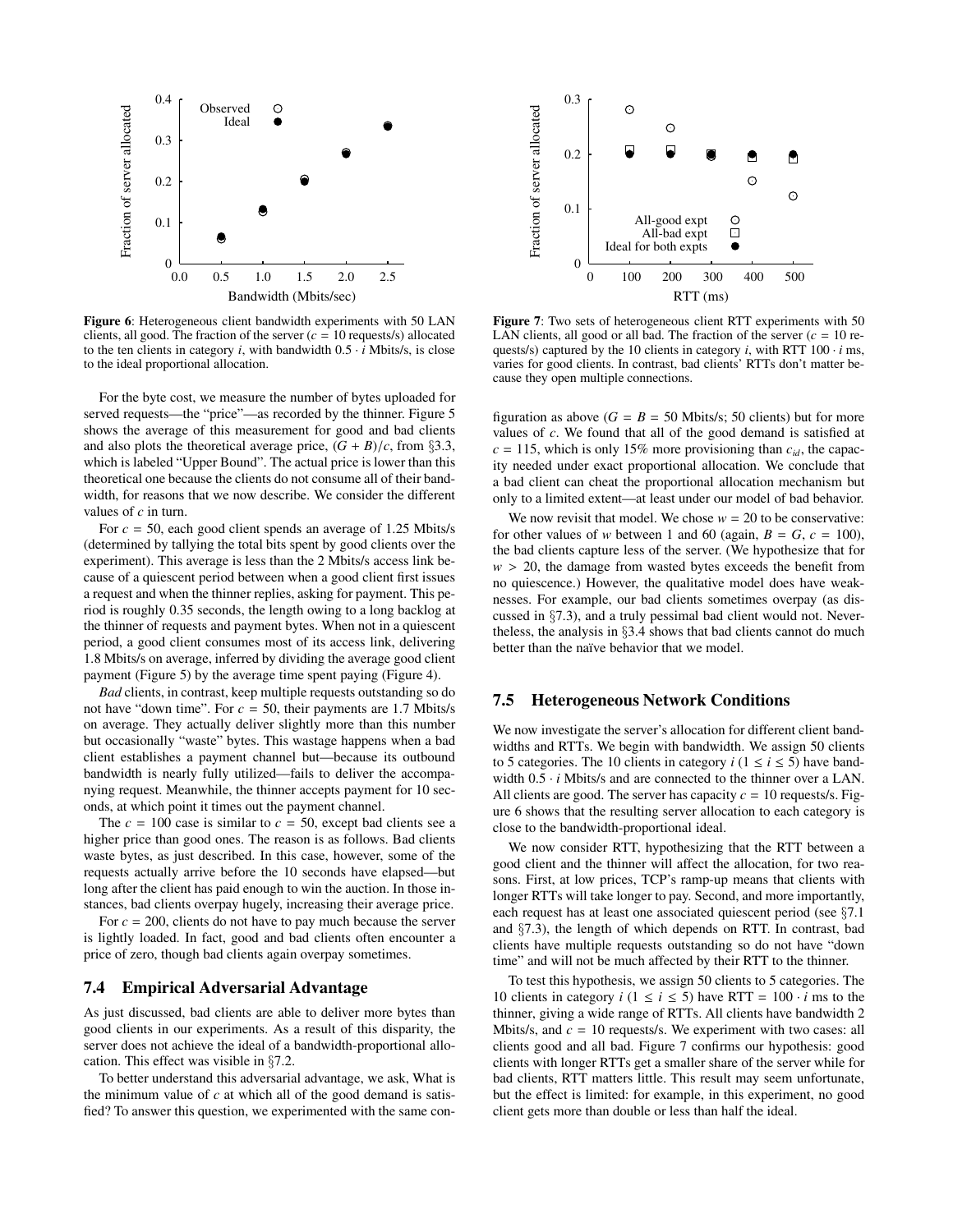

**Figure 8**: Server allocation when good and bad clients share a bottleneck link, *l*. "Bottleneck service" refers to the portion of the server captured by all of the clients behind *l*. The actual breakdown of this portion (left bar) is worse for the good clients than the bandwidth-proportional allocation (middle bar) because bad clients "hog" *l*. The right bar further quantifies this effect.

#### **7.6 Good and Bad Clients Sharing a Bottleneck**

When good clients share a bottleneck link with bad ones, good requests can be "crowded out" by bad ones before reaching the thinner (see §4.2). We quantify this observation with an experiment that uses the following topology: 30 clients, each with a bandwidth of 2 Mbits/s, connect to the thinner through a common link, *l*. The bandwidth of *l* is 40 Mbits/s. *l* is a bottleneck because the clients behind *l* can generate 60 Mbits/s. Also, 10 good and 10 bad clients, each with a bandwidth of 2 Mbits/s, connect to the thinner directly through a LAN. The server's capacity is  $c = 50$  requests/s. We vary the number of good and bad clients behind *l*.

In all cases, the clients behind *l* together capture half of the server's capacity (as expected, given the topology). We measure how this "server half" is allocated to the good and bad clients behind *l*. We also measure, of the good requests that originate behind *l*, what fraction receive service. Figure 8 depicts these measurements and compares them to the bandwidth-proportional ideals.<sup>2</sup> The effect on good clients, visible in the figure, will likely be more pronounced when the bottleneck's bandwidth is a smaller fraction of the combined bandwidth behind it.

#### **7.7 Impact of Speak-up on Other Traffic**

We now consider how speak-up affects other traffic, specifically what happens when a TCP endpoint, *H*, shares a bottleneck link, *m*, with clients that are currently uploading dummy bytes. The case when *H* is a TCP sender is straightforward: *m* will be shared among *H*'s transfer and the speak-up uploads. When *H* is a TCP receiver, the extra traffic from speak-up affects *H* in two ways. First, ACKs from *H* will be lost (and delayed) more often than without speakup. Second, for request-response protocols (*e.g.*, HTTP), *H*'s request can be delayed. Here, we investigate these effects on HTTP downloads.

We experiment with the following setup: 10 good speak-up clients share a bottleneck link, *m*, with *H*, a host that runs the HTTP client wget. *m* has a bandwidth of 1 Mbit/s and one-way delay 100 ms. Each of the 11 clients has a bandwidth of 2 Mbits/s. On the other side of *m* are the thinner (fronting a server with  $c = 2$ 



**Figure 9**: Effect on an HTTP client of sharing a bottleneck link with speak-up clients. Graph shows means and standard deviations of endto-end HTTP download latency with and without speak-up running, for various HTTP transfer sizes (which are shown on a log scale).

requests/s) and a separate Web server, *S* . In each experiment, *H* downloads a file from *S* 100 times.

Figure 9 shows the means and standard deviations of the download latency for various file sizes, with and without the speak-up traffic. There is significant "collateral damage" to "innocently bystanding" Web transfers here: download times inflate by almost 6× for a 1 Kbyte (single packet) transfer and by almost 4.5× for 64 Kbyte transfers. However, this experiment is quite pessimistic: the RTTs are large, the bottleneck bandwidth is highly restrictive (roughly 20× smaller than the demand), and the server capacity is low. While speak-up is clearly the exacerbating factor in this experiment, speak-up will not have this effect on every link.

# **8 RELATED WORK**

In this section, we first survey related work in the context of comparing speak-up to other defenses against *application-level* DDoS attacks. (For other attacks and defenses, see the survey by Mirkovic and Reiher [28] and the bibliographies in [21,29,51].) We then discuss how and when to combine speak-up with other defenses.

## **8.1 Comparisons to Related Work**

Using the taxonomy in §1 (massive over-provisioning, detect and block, currency), speak-up is a currency scheme. The currency concept was pioneered by Dwork and Naor [12] in the context of spam defense. Others have done work in the same spirit [1,6,7,11,20,25, 49]; these approaches are often called proof-of-work schemes.

We first proposed bandwidth as a currency in a workshop paper [48]. In contrast to [48], this paper gives a viable mechanism and an implementation, evaluation, and analysis of that mechanism; presents a solution to the "unequal requests" case; and considers context and alternate DDoS defenses much more completely.

We do not know of another proposal to use bandwidth as a currency. However, the authors of [17, 39] describe a solution to DoS attacks on servers' computational resources in which good clients send a fixed number of copies of their messages and the server only processes a fixed fraction of the messages that it receives, thereby diminishing adversaries' impact. Our work shares an ethos but has a very different realization. In that work, the drop probability and repeat count are hard-coded, and the approach does not apply to HTTP. Further, the authors do not consider congestion control, the implications of deployment in today's Internet, and the unequal requests case. Also, Gligor [16] observes that client retries and timeouts require less overhead while still providing the same qualitative performance bounds as proof-of-work schemes. Because the

<sup>2</sup>For the first measurement, the ideal is simply the fraction of good and bad clients behind *l*. For the second measurement, the ideal presumes that the non-bottlenecked clients each have 2 Mbits/s of bandwidth and that the clients behind *l* have  $2(\frac{40}{60})$  Mbits/s.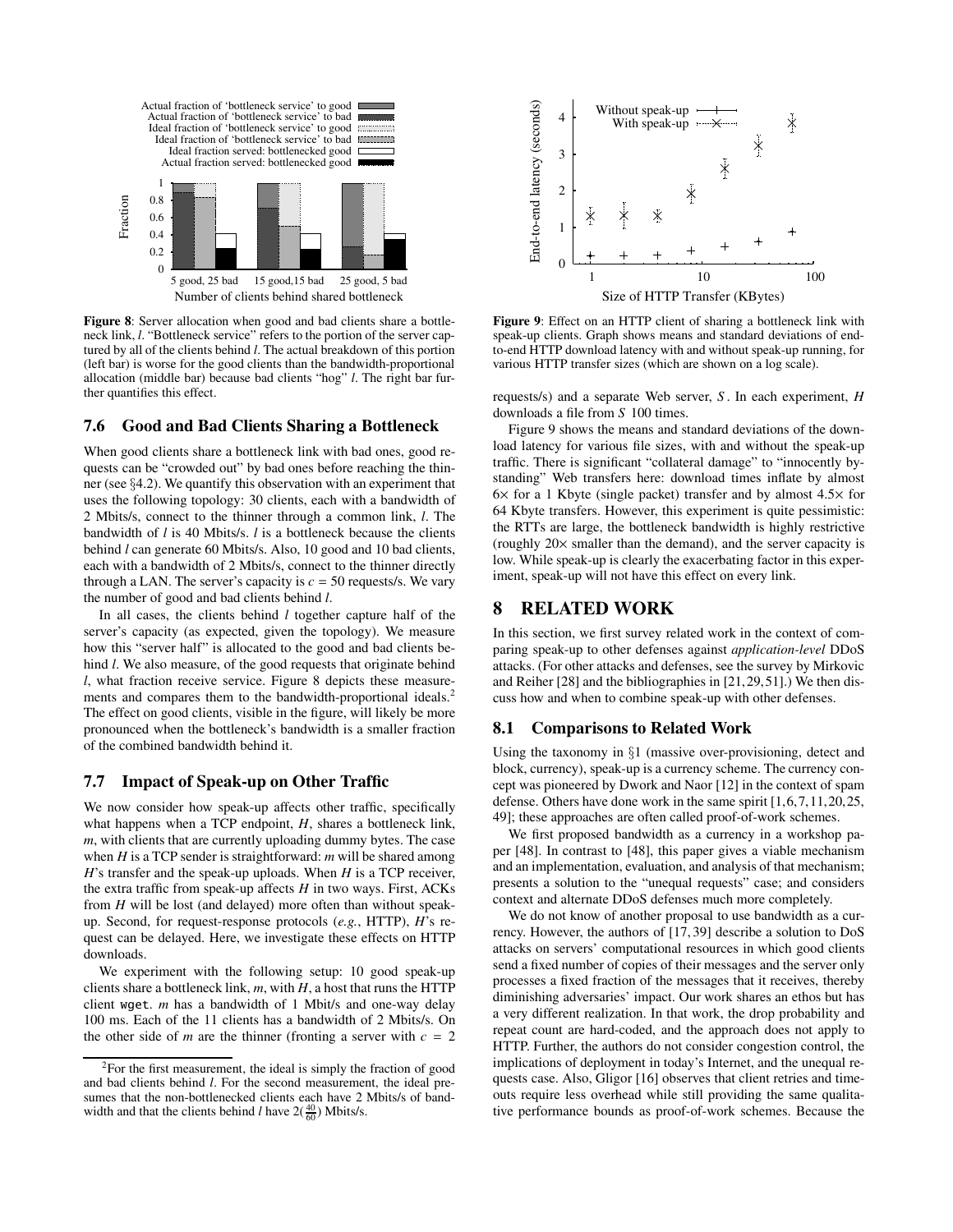general approach does not meet his more exacting performance requirements, he does not consider using bandwidth as currency.

Although we do not claim that bandwidth is strictly better than other currencies, we do think it is particularly natural. With other currencies, the server must either report an explicit price (*e.g.*, by sending a puzzle with a specific hardness) or have the clients guess the price. With speak-up, in contrast, this function happens automatically: the correct price emerges, and neither the thinner nor the client has to know the price in advance.

The drawbacks of currency-based schemes are, first, that the good clients must have enough currency [24] (*e.g.*, speak-up only applies when the good clients have enough bandwidth) and, second, that the currency can be unequally distributed (*e.g.*, some clients have faster uplinks than others). We discuss this latter disadvantage in §9. Another critique of currency schemes is that they give attackers *some* service so might be weaker than the schemes we discuss below (such as profiling) that seek to *block* attackers. However, under those schemes, a smart bot can imitate a good client, succeed in fooling the detection discipline, and again get *some* service.

The most commonly deployed defense [30] is a combination of link over-provisioning [33] and profiling, which is a detect-andblock approach offered by several vendors [5, 9, 27]. These latter products build a historical profile of the defended server's clientele and, when the server is attacked, block traffic violating the profile. Many other detect-and-block schemes have been proposed; we now mention a few. Resource containers [8] perform rate-limiting to allocate the server's resources to clients fairly. Defenses based on CAPTCHAs [47] (*e.g.*, [29, 42]) use reverse Turing tests to block bots. Killbots [21] combines CAPTCHAs and rate-limiting, defining a bot as a non-CAPTCHA answering host that sends too many requests to an overloaded server. With capabilities [4, 50, 51], the network blocks traffic not authorized by the application; to decide which traffic to authorize, the application can use rate-limiting, CAPTCHAs, or other rules.

One critique of detect-and-block methods is that they can err. CAPTCHAs can be thwarted by "bad humans" (cheap labor hired to attack a site or induced [32] to solve the CAPTCHAs) or "good bots" (legitimate, non-human clientele or humans who do not answer CAPTCHAs). Schemes that rate-limit clients by IP address can err with NAT (a large block of customers is rate-limited as one customer) or spoofing (a small number of clients can get a large piece of the server). Profiling apparently addresses some of these shortcomings today (*e.g.*, many legitimate clients behind a NAT would cause the NAT's external IP address to have a higher baseline rate in the server's profile). However, in principle such "behaviorbased" techniques can also be "fooled": a set of savvy bots could, over time, "build up" their profile by appearing to be legitimate clients, at which point they could abuse their profile and attack.

## **8.2 Combining with Related Work**

Practical DDoS defense involves composing various methods from the taxonomy in §1. We do not outline a complete DDoS protection strategy here but only discuss how to protect two classes of resources. First, all sites, whether using speak-up or not, must defend their access links from saturation. Speak-up in particular requires that the thinner is not congested  $(\S4.3)$ . The best current strategy for link defense seems to be a combination of over-provisioning (*e.g.*, [33]), blocking obviously spurious traffic (*e.g.*, ICMP floods), and shaping "in-band" traffic via historical profiling (*e.g.*, [5,9,27]).

Second, sites with scarce computational resources must implement application-level defense. Given that profiling is required to protect the link anyway, we must ask when it suffices as an application-level defense. Our answer is when the following conditions all hold: no pre-defined clientele (C3 from §2.2); non-human clientele (C4); and the negation of C5, *i.e.*, when requests cause equal amounts of work, when spoofing is implausible, and when bots trigger alarms. We now briefly consider what to do when the conditions for profiling are not met. When C3 doesn't hold, one can use capabilities [4,50,51] or explicit filters. When C4 doesn't hold, one may be able to use CAPTCHAs to preferentially admit humans. And of course, when C5 *does* hold, and when C1 and C2 do too, we advocate speak-up as the application-level DDoS defense.

## **9 OBJECTIONS**

Even under the conditions when speak-up is most applicable, it may still raise objections, some of which we now address.

**Bandwidth envy.** Before speak-up, all good clients competed equally for a small share of the server. Under speak-up, more good clients are "better off" (*i.e.*, can claim a larger portion of the server). But since speak-up allocates the server's resources in proportion to a client's bandwidth, high-bandwidth good clients are "more better off", and this inequality might be problematic. However, observe that unfairness only occurs under attack. Thus, while we think this inequality is unfortunate, it is not fatal. A possible solution is for ISPs with low-bandwidth customers to offer access to high-bandwidth proxies whose purpose is to "pay bandwidth" to the thinner. These proxies would have to allocate *their* resources fairly—perhaps by implementing speak-up recursively.

**Variable bandwidth costs.** In some countries, customers pay their ISPs "per-bit". For those customers, access to a server defended by speak-up (and under attack) would cost more than usual. One possible solution is the proxy mentioned above. Another one is a "price tag": the thinner would expose the "going rate" in bytes, and the ISP would translate this figure to money and report it to customers, letting them choose whether to pay for access.

**Incentives for ISPs.** One might ask whether speak-up gives ISPs an incentive to encourage botnets as a way to increase the bandwidth demanded by good clients. Our response is that such misalignment of incentives can happen in many commercial relationships (*e.g.*, investment managers who needlessly generate commissions), but society relies on a combination of regulation, professional norms, and reputation to limit harmful conduct.

**Solving the wrong problem.** One might ask, "If the problem is bots, then shouldn't researchers address that mess instead of encouraging more traffic?" Our answer to this philosophical question is that cleaning up bots is crucial, but even if bots are curtailed by orders of magnitude, a server with scarce computational resources must still limit bots' influence. Speak-up is a way to do so.

**Flash crowds.** Speak-up treats a flash crowd (overload from good clients alone) just like an application-level DDoS attack. This fact might appear unsettling. Observe, however, that it does not apply to the canonical case of a flash crowd, in which a hyperlink from slashdot.org overwhelms a residential Web site's access link: speak-up would not have been deployed to defend a low-bandwidth site (see §2.2). For sites in our applicability regime, making good clients "bid" for access when *all* clients are good is certainly not ideal, but the issues here are the same as with speak-up in general.

## **10 CONCLUSION**

This study has sought to answer two high-level questions: (1) Which conditions call for speak-up's peculiar brand of protection? (2) Does speak-up admit a practical design? Notably absent from this list is a question about how often the conditions in (1) do